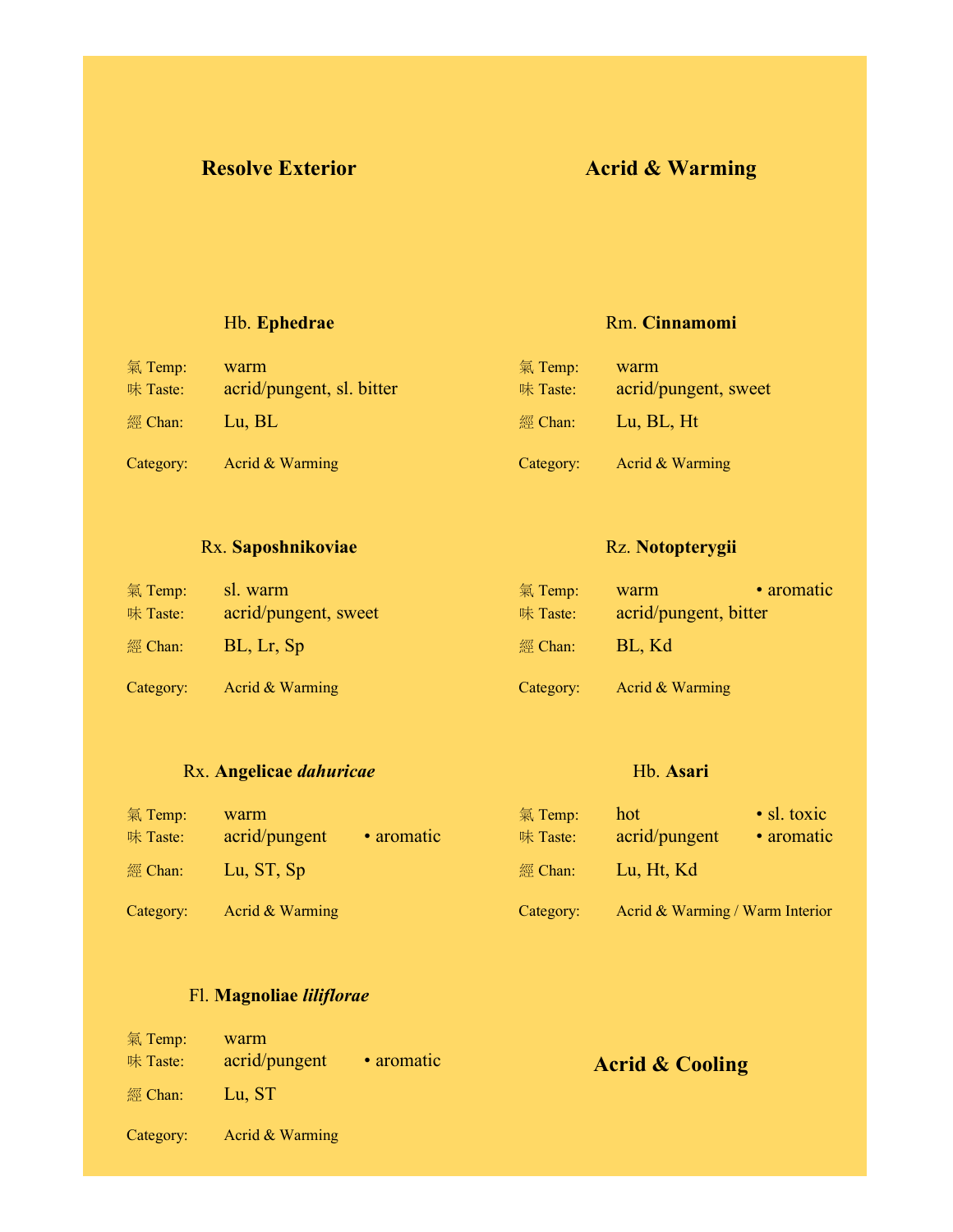### Hb. **Menthae**

| $\frac{1}{2}$ Temp:<br>味 Taste: | cool<br>acrid/pungent | 氣 Temp:<br>味 Taste: | cool<br>acrid/pungent, sweet, bitter |
|---------------------------------|-----------------------|---------------------|--------------------------------------|
| $\mathbb{Z}$ Chan:              | Lu, Lr                | 經 Chan:             | Lu. Lr                               |
| Category:                       | <b>Acrid Coolers</b>  | Category:           | <b>Acrid Coolers</b>                 |

#### Rx. **Puerariae**

### Rx. **Bupleuri**

Fl. **Chrysanthemi**

| 氣 Temp:<br>味 Taste: | cool<br>acrid/pungent, sweet | 氣 Temp:<br>味 Taste: | cool<br>acrid/pungent, bitter |
|---------------------|------------------------------|---------------------|-------------------------------|
| 經 Chan:             | Sp. ST                       | 經 Chan:             | $Lr$ , GB                     |
| Category:           | <b>Acrid Coolers</b>         | Category:           | <b>Acrid Coolers</b>          |

### Rz. **Cimicifugae**

| 氣 Temp:   | cool                 |                   |
|-----------|----------------------|-------------------|
| 味 Taste:  | acrid/pungent, sweet | <b>Clear Heat</b> |
| 經 Chan:   | Lu, Sp, ST, LI       |                   |
| Category: | <b>Acrid Coolers</b> |                   |

# **Gypsum** *fibrosum*

Fr. **Gardeniae**

## **Drain Fire** 氣 Temp: very cold 味 Taste: acrid/pungent, sweet 經 Chan: Lu, ST Category: Drain Fire

#### Rx. **Anemarrhenae**

| cold<br>$\frac{1}{2}$ Temp:<br>bitter, sweet<br>味 Taste: | 氣 Temp:<br>味 Taste:    | cold<br>bitter               |
|----------------------------------------------------------|------------------------|------------------------------|
| Lu, ST, Kd<br>經 Chan:<br>Drain Fire<br>Category:         | 經 $Chan:$<br>Category: | Lu, ST, Ht, TB<br>Drain Fire |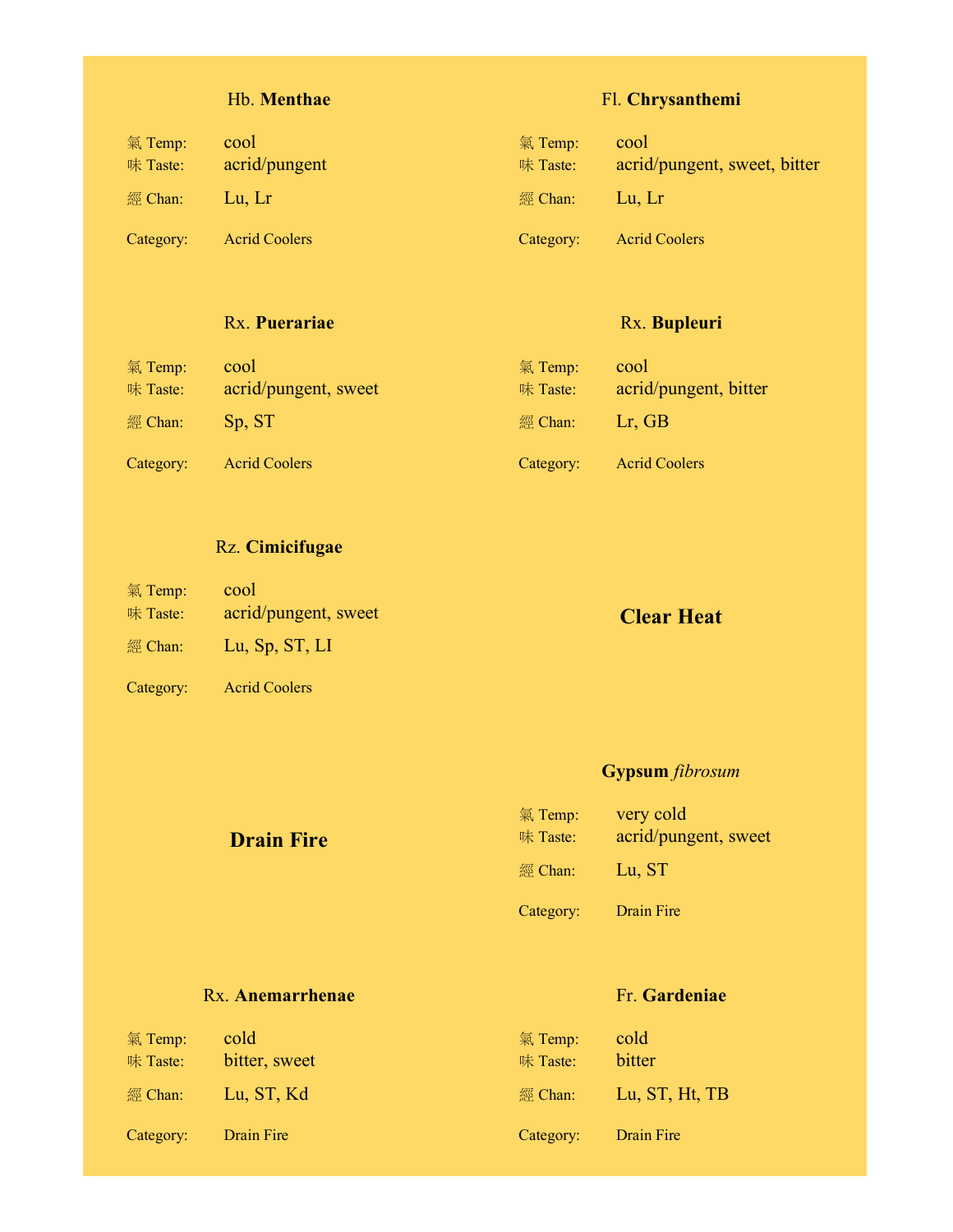### Rx. **Rehmanniae** (unprocessed)

| <b>Cool Blood</b> | 氣 Temp:<br>味 Taste: | cold<br>sweet, bitter |
|-------------------|---------------------|-----------------------|
|                   | 經 Chan:             | Ht, Lr, Kd            |
|                   | Category:           | Cool Blood            |

### Rx. **Scrophulariae**

#### Cx. **Moutan** (Paeoniae suffruticosae)

| 氣 Temp:<br>味 Taste: | cold<br>bitter, sweet, salty | 氣 Temp:<br>味 Taste: | cool<br>bitter, acrid |
|---------------------|------------------------------|---------------------|-----------------------|
| 經 Chan:             | Lu, ST, Kd                   | $\mathbb{Z}$ Chan:  | Ht, Lr, Kd            |
| Category:           | Cool Blood                   | Category:           | Cool Blood            |

#### Rx. **Scutellariae** *baicalensis*

| <b>Dry Dampness</b> | $\frac{1}{2}$ Temp:<br>味 Taste: | cold<br>bitter      |
|---------------------|---------------------------------|---------------------|
|                     | 經 Chan:                         | Lu, GB, ST, LI      |
|                     | Category:                       | <b>Dry Dampness</b> |

#### Rz. **Coptidis**

#### Cx. **Phellodendri**

| 氣 Temp:<br>味 Taste: | cold<br>bitter | 氣 Temp:<br>味 Taste: | cold<br>bitter |
|---------------------|----------------|---------------------|----------------|
| 經 Chan:             | Ht, Lr, ST, LI | 經 Chan:             | Kd, BL, LI     |
| Category:           | Dry Dampness   | Category:           | Dry Dampness   |

#### Rx. **Gentianae**

### Rx. **Sophorae** *flavescentis*

| 氣 Temp:<br>味 Taste: | cold<br>bitter | 氣 Temp:<br>味 Taste: | cold<br>bitter         |
|---------------------|----------------|---------------------|------------------------|
| 經 Chan:             | $Lr$ , GB, ST  | 經 Chan:             | Ht, Lr, GB, ST, LI, BL |
| Category:           | Dry Dampness   | Category:           | Dry Dampness           |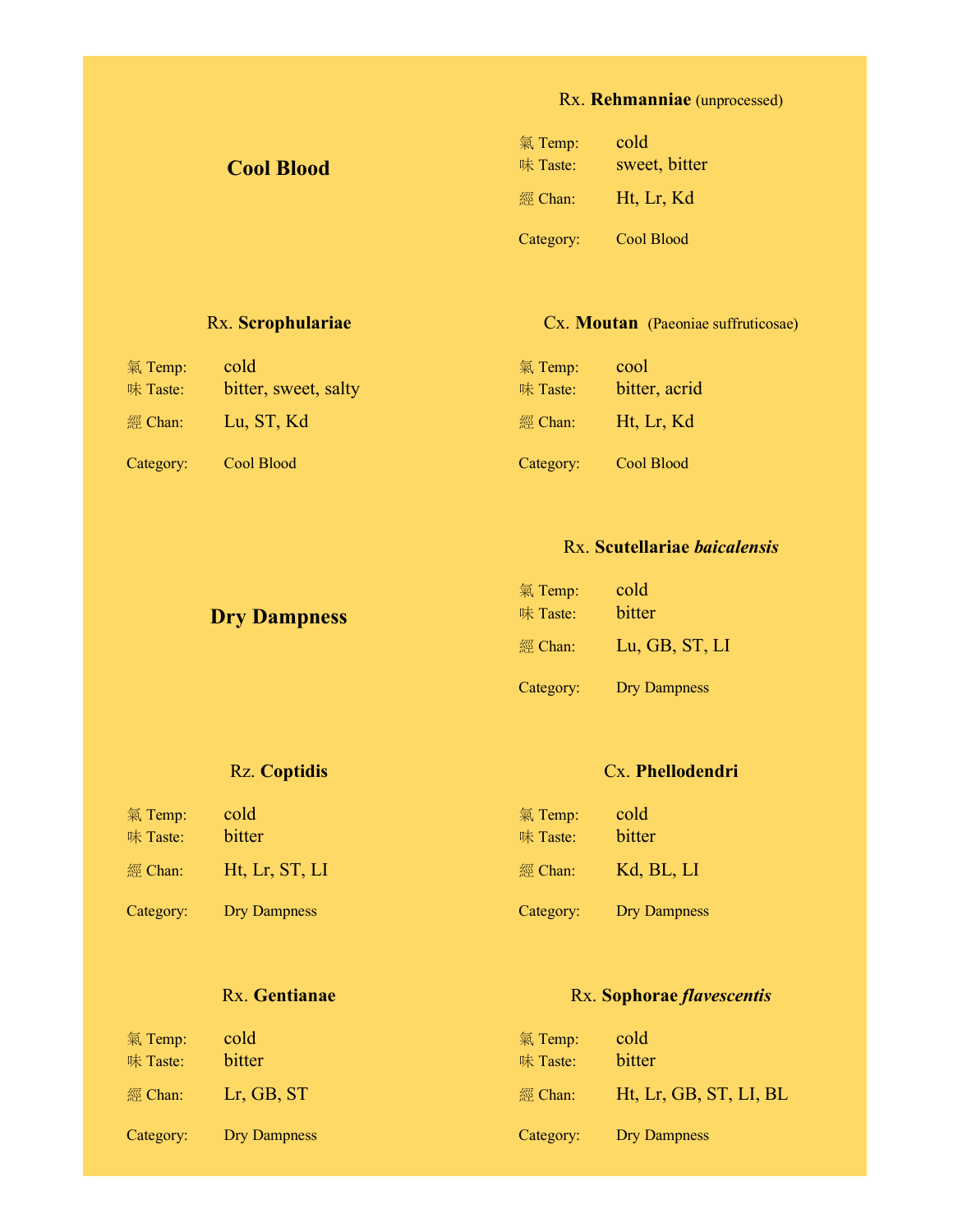#### Fl. **Lonicerae**

| <b>Resolve Toxins</b> | 氣 Temp:<br>味 Taste: | cold<br>sweet         |
|-----------------------|---------------------|-----------------------|
|                       | 經 Chan:             | Lu, ST, LI            |
|                       | Category:           | <b>Resolve Toxins</b> |

### Fr. **Forsythiae**

氣 Temp: cool 味 Taste: bitter

經 Chan: Lu, Ht, GB

Category: Resolve Toxins

#### 氣 Temp: cold

Rx. **Isatidis**

| 味 Taste:  | bitter                |
|-----------|-----------------------|
| 經 Chan:   | Ht, ST                |
| Category: | <b>Resolve Toxins</b> |

#### Cx. **Dictamni**

| 氣 Temp:<br>味 Taste: | cold<br>bitter        | 氣 Temp:<br>味 Taste: | neutral<br>sweet, bland |
|---------------------|-----------------------|---------------------|-------------------------|
| 經 Chan:             | Sp. ST                | 經 Chan:             | Lr, ST                  |
| Category:           | <b>Resolve Toxins</b> | Category:           | <b>Resolve Toxins</b>   |

#### Hb. **Artemisiae** *annuae*

Rz. **Smilacis** *(glabrae)*

| <b>Resolve Summer-heat</b> | 氣 Temp:<br>味 Taste: | cold<br>bitter, acrid      |
|----------------------------|---------------------|----------------------------|
|                            | 經 Chan:             | Lr, GB, ST                 |
|                            | Category:           | <b>Resolve Summer-heat</b> |

## **Drain Downward Purge Downward Purge Downward**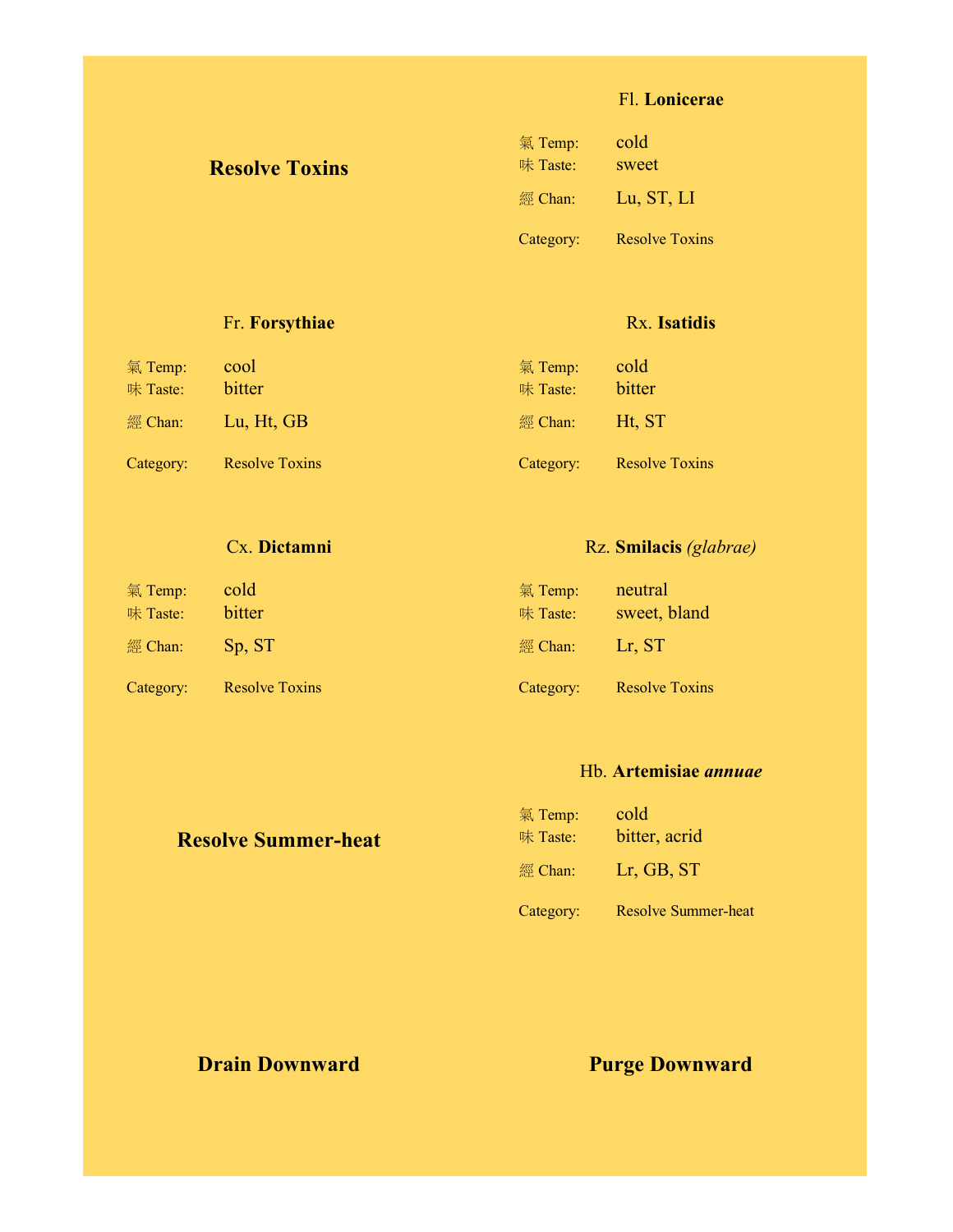### Rx.**/**Rz. **Rhei**

### **Natrii sulfas** Mirabilitum (old)

| 氣 Temp:<br>味 Taste: | cold<br>bitter     | 氣 Temp:<br>味 Taste: | cold<br>salty, bitter |
|---------------------|--------------------|---------------------|-----------------------|
| 經 Chan:             | Sp, ST, LI, Lr, Ht | 經 Chan:             | Lu, ST, LI            |
| Category:           | Purge Downward     | Category:           | <b>Purge Downward</b> |

#### Fr. **Cannabis**

| <b>Moisten Downward</b> | 氣 Temp:<br>味 Taste: | neutral<br>sweet        |
|-------------------------|---------------------|-------------------------|
|                         | 經 Chan:             | Sp, ST, LI              |
|                         | Category:           | <b>Moisten Downward</b> |

#### **Poria**

|                                      | 氣 Temp:            | neutral      |
|--------------------------------------|--------------------|--------------|
| <b>Leach Dampness &amp;</b>          | 味 Taste:           | sweet, bland |
| <b>Promote Water, i.e. Urination</b> | $\mathbb{R}$ Chan: | Ht, Sp, Kd   |

Category: Promote Urination

#### Rz. **Alismatis**

#### Sem. **Coicis**

| 氣 Temp:<br>味 Taste: | cold<br>sweet, bland     | 氣 Temp:<br>味 Taste: | cool<br>sweet, bland     |
|---------------------|--------------------------|---------------------|--------------------------|
| 經 Chan:             | Kd, BL                   | $\mathbb{R}$ Chan:  | Sp, ST, Lu               |
| Category:           | <b>Promote Urination</b> | Category:           | <b>Promote Urination</b> |

## Sem. **Plantaginis**

| 氣 Temp:<br>味 Taste: | cold<br>sweet            | 氣 Temp:<br>味 Taste: | cold<br>sweet, bland     |
|---------------------|--------------------------|---------------------|--------------------------|
| 經 Chan:             | Kd, BL, Lr, Lu           | 經 Chan:             | ST, BL                   |
| Category:           | <b>Promote Urination</b> | Category:           | <b>Promote Urination</b> |

#### **Talcum**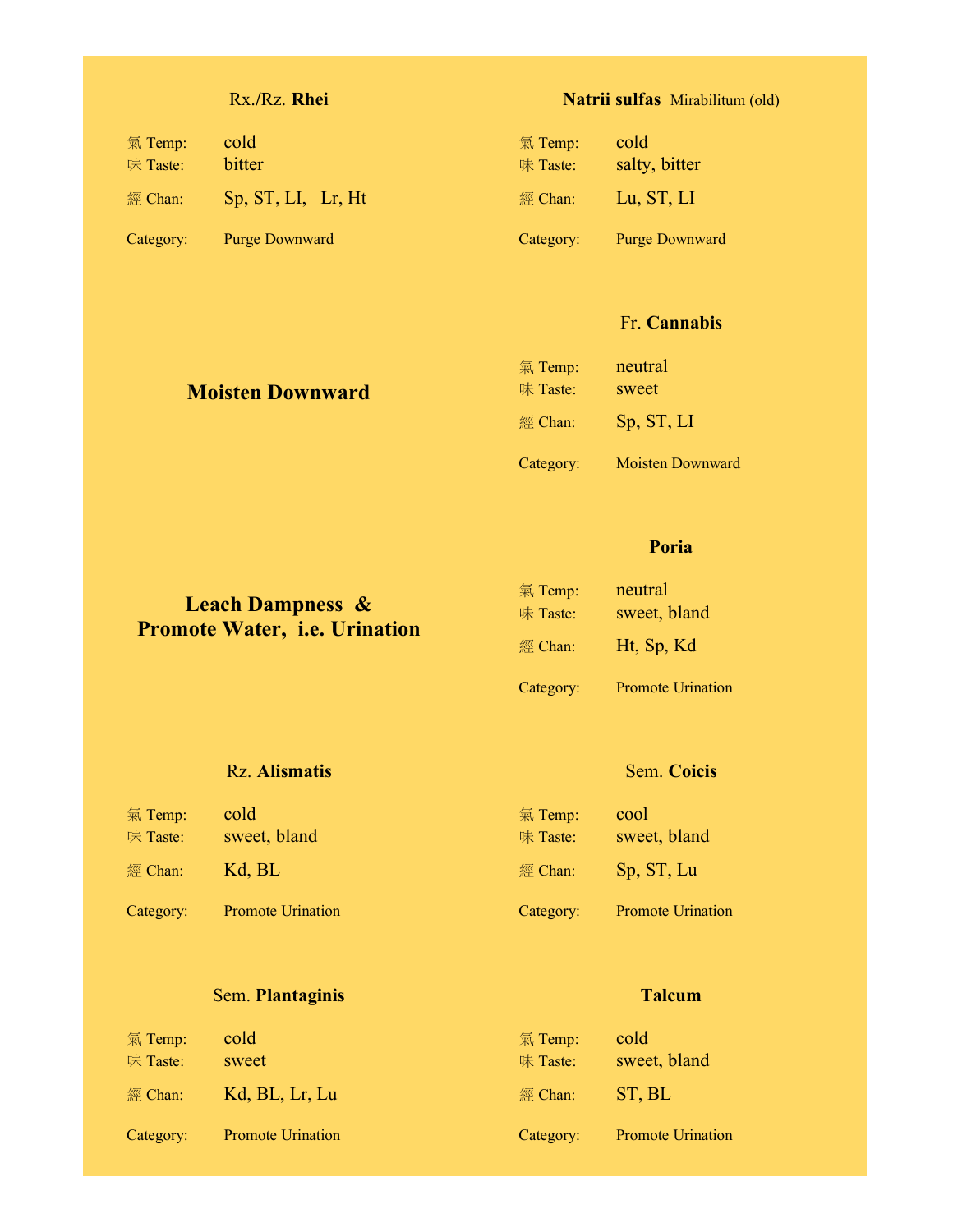| 氣 Temp:<br>味 Taste: | cold<br>bitter           | 氣 Temp:<br>味 Taste: | cool<br>bitter           |
|---------------------|--------------------------|---------------------|--------------------------|
| 經 Chan:             | BL, Ht, SI               |                     | 經 Chan: Lr, Sp, GB, ST   |
| Category:           | <b>Promote Urination</b> | Category:           | <b>Promote Urination</b> |

#### Rx. **Stephaniae** *tetandrae*

| 氣 Temp:<br>味 Taste: | cold<br>bitter, acrid                        |                                   |
|---------------------|----------------------------------------------|-----------------------------------|
| 經 Chan:             | BL, Lu, Kd                                   | <b>Dispel Wind &amp; Dampness</b> |
| Category:           | <b>Promote Urination</b><br>Dispel Wind-Damp |                                   |

#### Rx. **Angelicae** *pubescentis*

| 氣 Temp:<br>味 Taste: | warm<br>acrid, bitter  | 氣 Temp:<br>味 Taste:       | warm<br>sour           |
|---------------------|------------------------|---------------------------|------------------------|
| 經 Chan:             | Lr, Kd, BL             | $\mathbb{Z}$ Chan: Lr, Sp |                        |
| Category:           | Dispel Wind & Dampness | Category:                 | Dispel Wind & Dampness |

#### Hb. **Taxilli** (Loranthus) old

| 氣 Temp:<br>味 Taste: | neutral<br>bitter      | <b>Transform Phlegm</b> |
|---------------------|------------------------|-------------------------|
| 經 Chan:             | Lr. Kd                 |                         |
| Category:           | Dispel Wind & Dampness |                         |

#### Rx. **Peucedani**

Hb. **Artemisiae** *scopariae / capillaris*

Fr. **Chaenomelis**

| <b>Hot Phlegm</b> | 氣 Temp:<br>味 Taste: | cool<br>bitter, acrid       |
|-------------------|---------------------|-----------------------------|
|                   | 經 Chan:             | Lu                          |
|                   | Category:           | <b>Transform Hot Phlegm</b> |

## Caulis **Clematidis** *armandi* (Akebia) sub.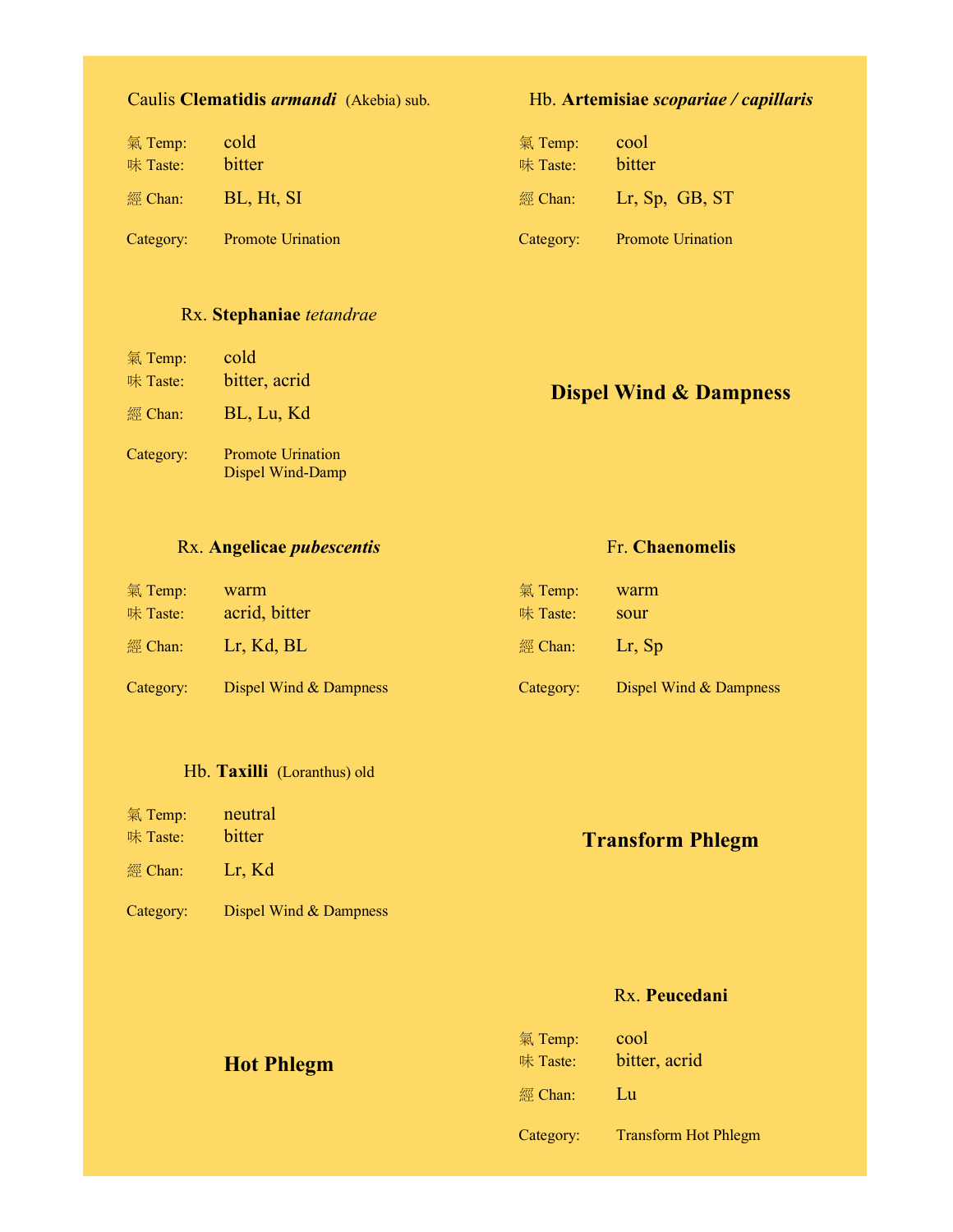## Bu. **Fritillariae** *cirrhosae*

| 氣 Temp:<br>味 Taste: | cool<br>bitter, sweet       | $\frac{1}{2}$ Temp:<br>味 Taste: | cold<br>bitter              |
|---------------------|-----------------------------|---------------------------------|-----------------------------|
| 經 Chan:             | Ht. Lu                      | 經 Chan:                         | Ht, Lu                      |
| Category:           | <b>Transform Hot Phlegm</b> | Category:                       | <b>Transform Hot Phlegm</b> |

#### Fr. **Trichosanthis**

| 氣 Temp:<br>味 Taste: | cold<br>sweet               | 氣 Temp:<br>味 Taste: | cool<br>sweet               |
|---------------------|-----------------------------|---------------------|-----------------------------|
| 經 Chan:             | LI, Lu, ST                  | 經 Chan:             | Lu, ST, GB                  |
| Category:           | <b>Transform Hot Phlegm</b> | Category:           | <b>Transform Hot Phlegm</b> |

#### Rz. **Pinelliae**

Bu. **Fritillariae** *thunbergii*

Caulis **Bambusae**

| <b>Cold Phlegm</b> | 氣 Temp:<br>味 Taste: | warm<br>acrid                |
|--------------------|---------------------|------------------------------|
|                    | 經 Chan:             | Sp, ST, Lu                   |
|                    | Category:           | <b>Transform Cold Phlegm</b> |

#### Rx. **Platycodonis**

氣 Temp: neutral 味 Taste: **bitter**, acrid

#### 經 Chan: Lu

Category: Transform Cold Phlegm

#### Sem. **Armeniacae**

Fr. **Perillae**

**Stop/Allay Coughing**

| 氣 Temp:<br>味 Taste: | sl. warm<br>bitter         | $\overline{\mathcal{R}}$ Temp:<br>味 Taste: | warm<br>acrid              |
|---------------------|----------------------------|--------------------------------------------|----------------------------|
| 經 Chan:             | Lu, Ll                     | 經 Chan:                                    | Lu, LI                     |
| Category:           | <b>Stop/Allay Coughing</b> | Category:                                  | <b>Stop/Allay Coughing</b> |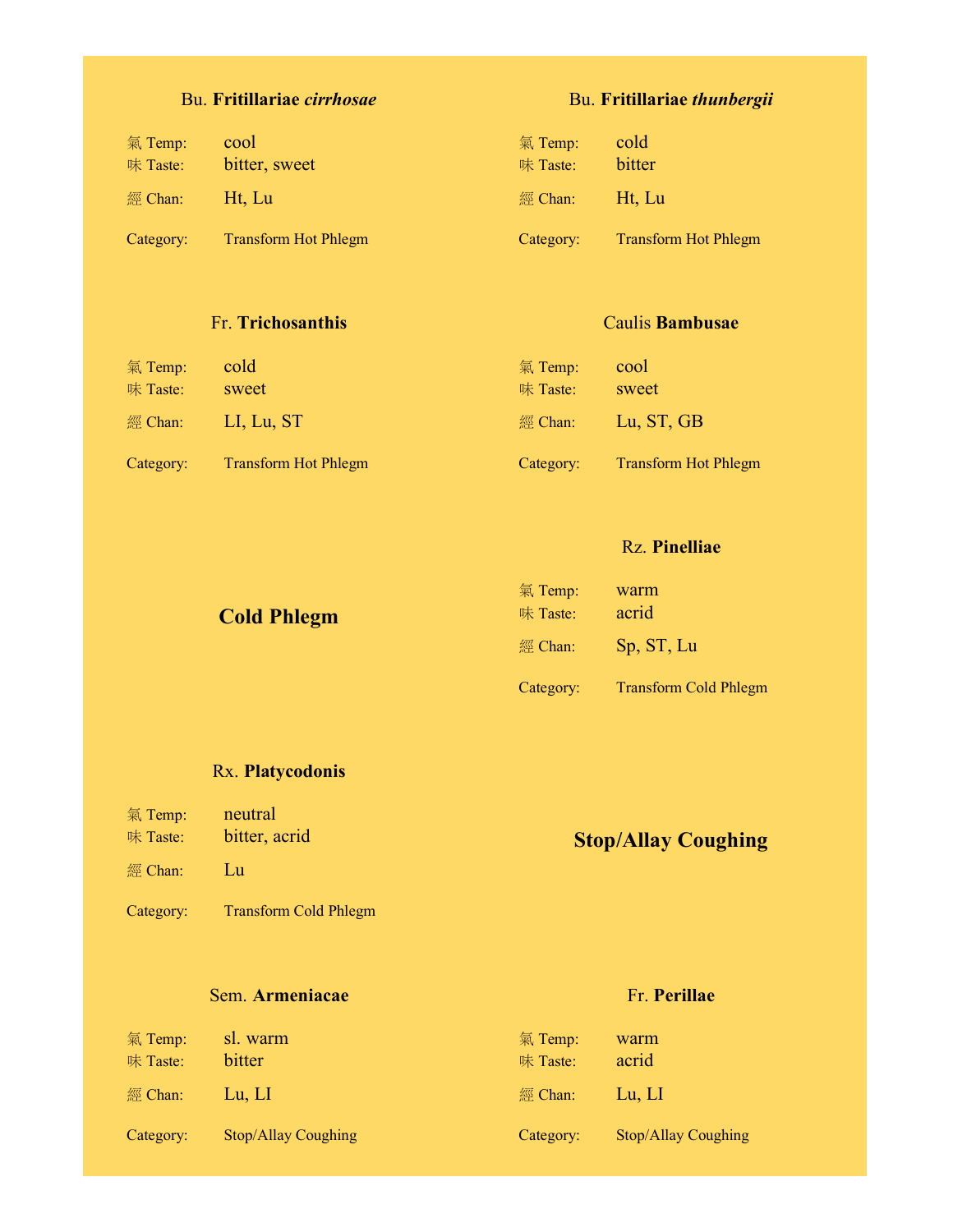### Rz. **Atractylodis** *rubra*

## **Transform Dampness Aromatics**

| 氣 Temp:   | warm                                |          |
|-----------|-------------------------------------|----------|
| 味 Taste:  | acrid, bitter                       | aromatic |
| 經 Chan:   | Sp, ST                              |          |
| Category: | <b>Transform Dampness Aromatics</b> |          |

#### Cx. **Magnoliae** *officinalis*

#### Hb. **Agastache /** Pogostemonis (sub.)

| 氣 Temp:<br>味 Taste: | warm<br>bitter, acrid               | aromatic | 氣 Temp:<br>味 Taste: | sl. warm<br>acrid                   | aromatic |
|---------------------|-------------------------------------|----------|---------------------|-------------------------------------|----------|
| 經 Chan:             | Sp, ST, Lu, LI                      |          | 經 Chan:             | Sp, ST, Lu                          |          |
| Category:           | <b>Transform Dampness Aromatics</b> |          | Category:           | <b>Transform Dampness Aromatics</b> |          |

#### Fr. **Amomi**

#### Fr. **Amomi** *rotundus*

| 氣 Temp:<br>味 Taste: | warm<br>acrid                       | aromatic | $\frac{1}{2}$ Temp:<br>味 Taste: | warm<br>acrid                       | aromatic |
|---------------------|-------------------------------------|----------|---------------------------------|-------------------------------------|----------|
| 經 Chan:             | Sp. ST                              |          | 經 Chan:                         | Sp, ST, Lu                          |          |
| Category:           | <b>Transform Dampness Aromatics</b> |          | Category:                       | <b>Transform Dampness Aromatics</b> |          |

#### Fr. **Crataegi**

| <b>Disperse Food (Stasis)</b> | 氣 Temp:<br>味 Taste: | sl. warm<br>sweet, sour |
|-------------------------------|---------------------|-------------------------|
|                               | 經 Chan:             | Lr, Sp, ST              |
|                               | Category:           | Disperse Food           |

#### **Massa Fermentata**

#### Fr. **Hordei** *(germinatum)*

| 氣 Temp:<br>味 Taste: | warm<br>sweet, acrid | 氣 Temp:<br>味 Taste: | neutral<br>sweet |
|---------------------|----------------------|---------------------|------------------|
| $\mathbb{Z}$ Chan:  | Sp, ST               | 經 Chan:             | $Lr$ , Sp, ST    |
| Category:           | Disperse Food        | Category:           | Disperse Food    |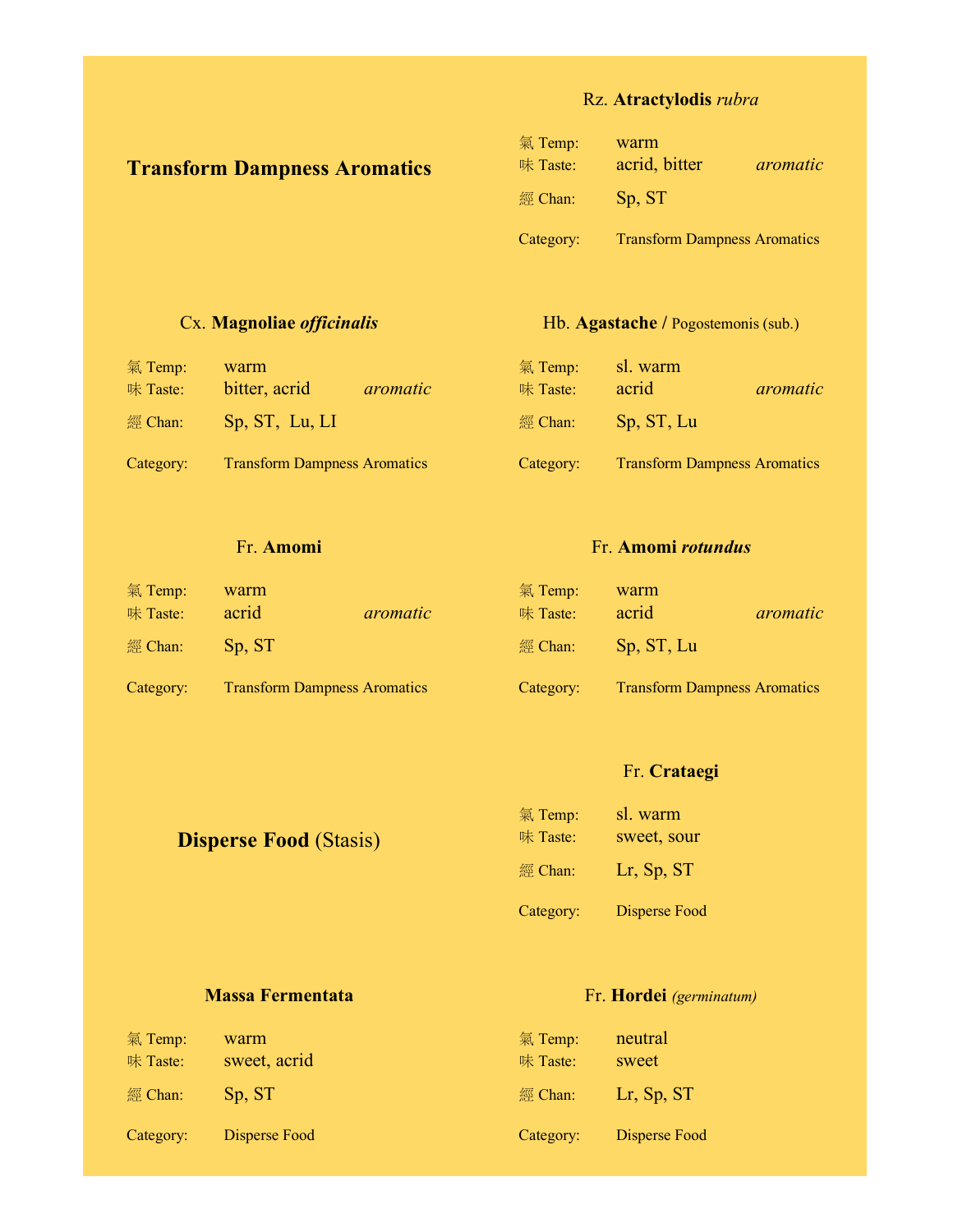## Sem. **Raphani**

| 氣 Temp:<br>味 Taste:<br>經 Chan: | neutral<br>acrid, sweet<br>Sp, ST, Lu | <b>Rectify Qi</b> |
|--------------------------------|---------------------------------------|-------------------|
| Category:                      | Disperse Food                         |                   |

#### Pc. **Citri** *reticulata*

#### Fr. **Aurantii** *immaturus*

| 氣 Temp:<br>味 Taste: | warm<br>acrid, bitter | 氣 Temp:<br>味 Taste: | cool<br>bitter, acrid |
|---------------------|-----------------------|---------------------|-----------------------|
| 經 Chan:             | Lu, Sp                | 經 $Chan$ :          | LI, Sp, ST            |
| Category:           | Rectify Qi            | Category:           | <b>Rectify Qi</b>     |

### Rz. **Cyperi**

#### Rx. **Aucklandiae /** Saussurea (old)

| 氣 Temp:<br>味 Taste: | neutral<br>acrid, sl. bitter, sl. sweet | 氣 Temp:<br>味 Taste: | warm<br>acrid, bitter |
|---------------------|-----------------------------------------|---------------------|-----------------------|
| 經 Chan:             | $Lr$ . TB                               | 經 Chan:             | GB, LI, Sp, ST, TB    |
| Category:           | Rectify Qi                              | Category:           | Rectify Qi            |

#### Fr. **Toosendan** (Melia *Toosendan* old)

| 氣 Temp:<br>味 Taste: | $\cdot$ sl. toxic<br>cold<br>bitter | <b>Rectify Blood</b> |
|---------------------|-------------------------------------|----------------------|
|                     | $\mathbb{Z}$ Chan: Lr, SI, ST, BL   |                      |
| Category:           | Rectify Qi                          |                      |

## Rx. **Notoginseng**

| <b>Stop Bleeding</b> | 氣 Temp:<br>味 Taste: | warm<br>sweet, sl. bitter |
|----------------------|---------------------|---------------------------|
|                      | $\mathbb{R}$ Chan:  | Lr, ST                    |
|                      | Category:           | <b>Stop Bleeding</b>      |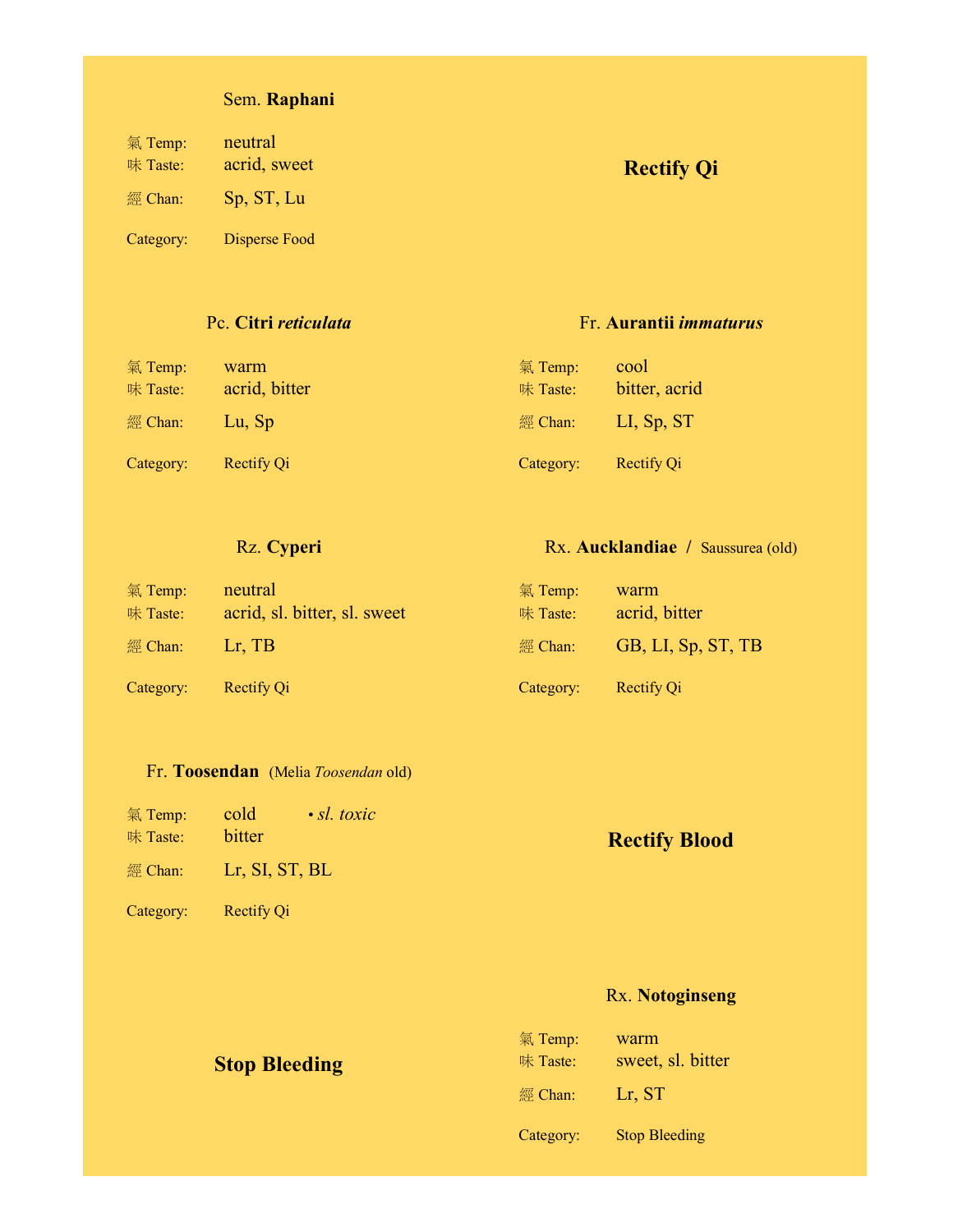#### Rx. **Rubiae**

### Fol. **Artemisiae** *argyi / vulgaris*

| 氣 Temp:<br>味 Taste: | cold<br>bitter       | 氣 Temp:<br>味 Taste: | warm<br>acrid, bitter |
|---------------------|----------------------|---------------------|-----------------------|
| 經 Chan:             | 1 x                  | 經 Chan:             | Sp. Lr. Kd            |
| Category:           | <b>Stop Bleeding</b> | Category:           | <b>Stop Bleeding</b>  |

#### Rz. **Ligustici** *chuanxiong*

| <b>Vitalize/Invigorate Blood</b> | 氣 Temp:<br>味 Taste: | warm<br>acrid           |
|----------------------------------|---------------------|-------------------------|
|                                  | 經 Chan:             | Lr, GB, Pc              |
|                                  | Category:           | <b>Invigorate Blood</b> |

|  | Rx. Salviae miltiorrhizae |
|--|---------------------------|
|  |                           |

#### Rz. **Corydalis**

Hb. **Leonuri**

Sem. **Persicae**

| 氣 Temp:<br>味 Taste: | cool<br>bitter          | 氣 Temp:<br>味 Taste: | warm<br>acrid, bitter   |
|---------------------|-------------------------|---------------------|-------------------------|
| 經 Chan:             | $Ht$ , Pc, Lr           | 經 Chan:             | Ht, Lr, Sp              |
| Category:           | <b>Invigorate Blood</b> | Category:           | <b>Invigorate Blood</b> |

#### Rx. **Curcumae**

| 氣 Temp:<br>味 Taste: | cold<br>acrid, bitter   | 氣 Temp:<br>味 Taste: | cool<br>acrid, bitter |
|---------------------|-------------------------|---------------------|-----------------------|
| 經 Chan:             | Ht, Lr, GB              | 經 Chan:             | Ht, Lr, BL            |
| Category:           | <b>Invigorate Blood</b> | Category:           | Invigorate Blood      |

#### Rx. **Paeonia** *rubra*

#### 氣 Temp: cool 味 Taste: bitter 經 Chan: Lr Category: Invigorate Blood / Cool Blood 氣 Temp: neutral 味 Taste: bitter 經 Chan: Ht, Lr, Lu, LI Category: Invigorate Blood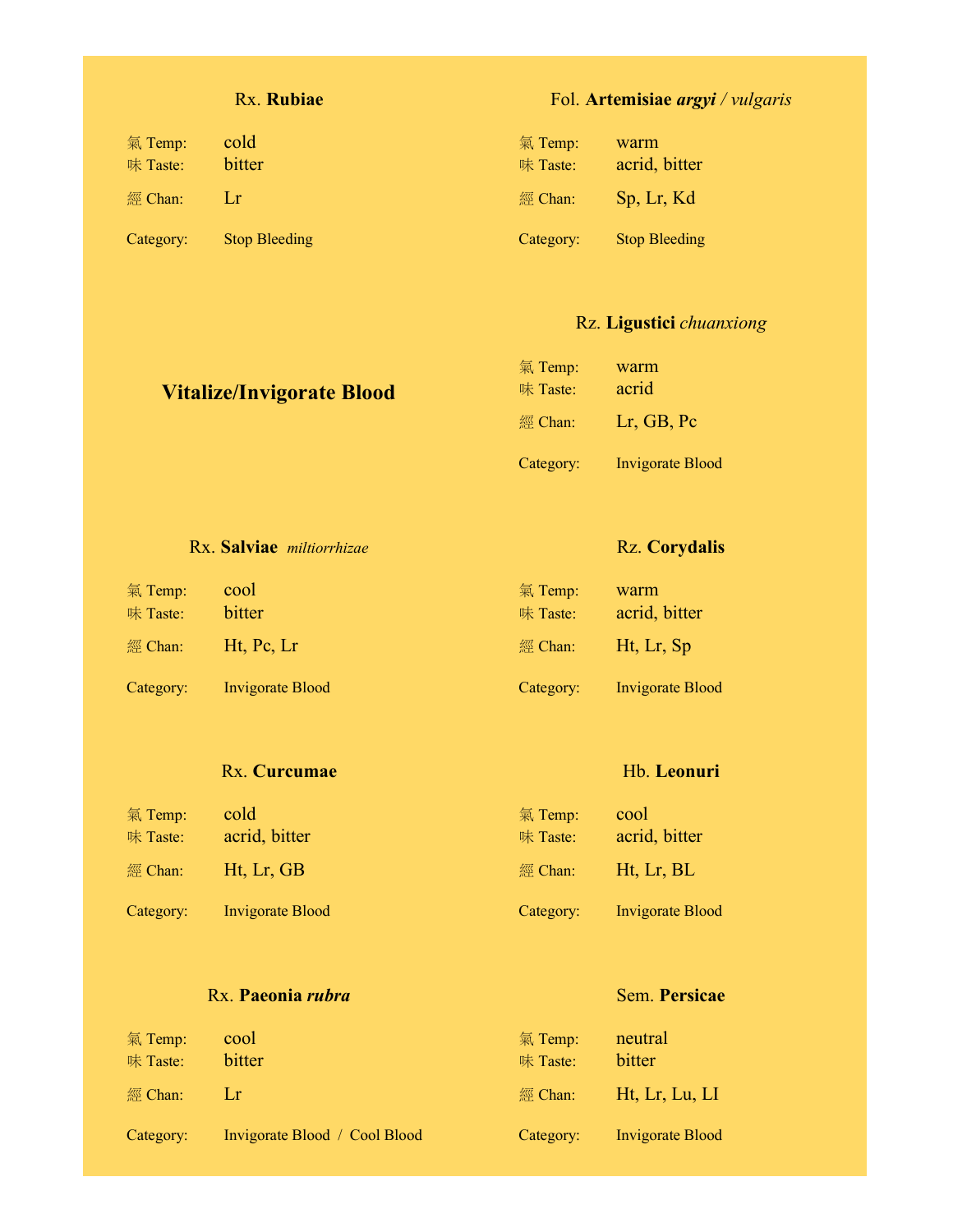## Fl. **Carthami**

## Rx. **Achyranthis** *bidentatae*

| 氣 Temp:<br>味 Taste: | warm<br>acrid           | 氣 Temp:<br>味 Taste: | neutral<br>bitter, sour |
|---------------------|-------------------------|---------------------|-------------------------|
| 經 Chan:             | Ht. Lr                  | $\mathbb{R}$ Chan:  | Lr, Kd                  |
| Category:           | <b>Invigorate Blood</b> | Category:           | <b>Invigorate Blood</b> |

#### Rx. **Aconiti** *lateralis carmichaeli* (old)

| <b>Warm the Interior</b> | 氣 Temp:<br>味 Taste: | $\bullet$ toxic<br>hot<br>acrid |
|--------------------------|---------------------|---------------------------------|
|                          |                     | 經 Chan: Ht, Kd, Sp              |
|                          | Category:           | Warm the Interior               |

### Rz. **Zingiberis**

#### Cx. **Cinnamomi**

| 氣 Temp:            | hot.              | 氣 Temp:            | hot               |
|--------------------|-------------------|--------------------|-------------------|
| 味 Taste:           | acrid/pungent     | 味 Taste:           | acrid, sweet      |
| $\mathbb{R}$ Chan: | Ht, Lu, Sp, ST    | $\mathbb{Z}$ Chan: | Ht, Kd, Lr, Sp    |
| Category:          | Warm the Interior | Category:          | Warm the Interior |

#### Fr. **Evodiae**

| 氣 Temp:<br>味 Taste: | hot<br>acrid, bitter | <b>Supplement &amp; Boost</b> |
|---------------------|----------------------|-------------------------------|
| 經 Chan:             | Lr, Sp, $ST$         |                               |
| Category:           | Warm the Interior    |                               |

## Rx. **Ginseng**

| <b>Supplement Qi</b> | 氣 Temp:<br>味 Taste: | sl. warm<br>sl. bitter |
|----------------------|---------------------|------------------------|
|                      | $\mathbb{R}$ Chan:  | Lu, Sp                 |
|                      | Category:           | Supplement Qi          |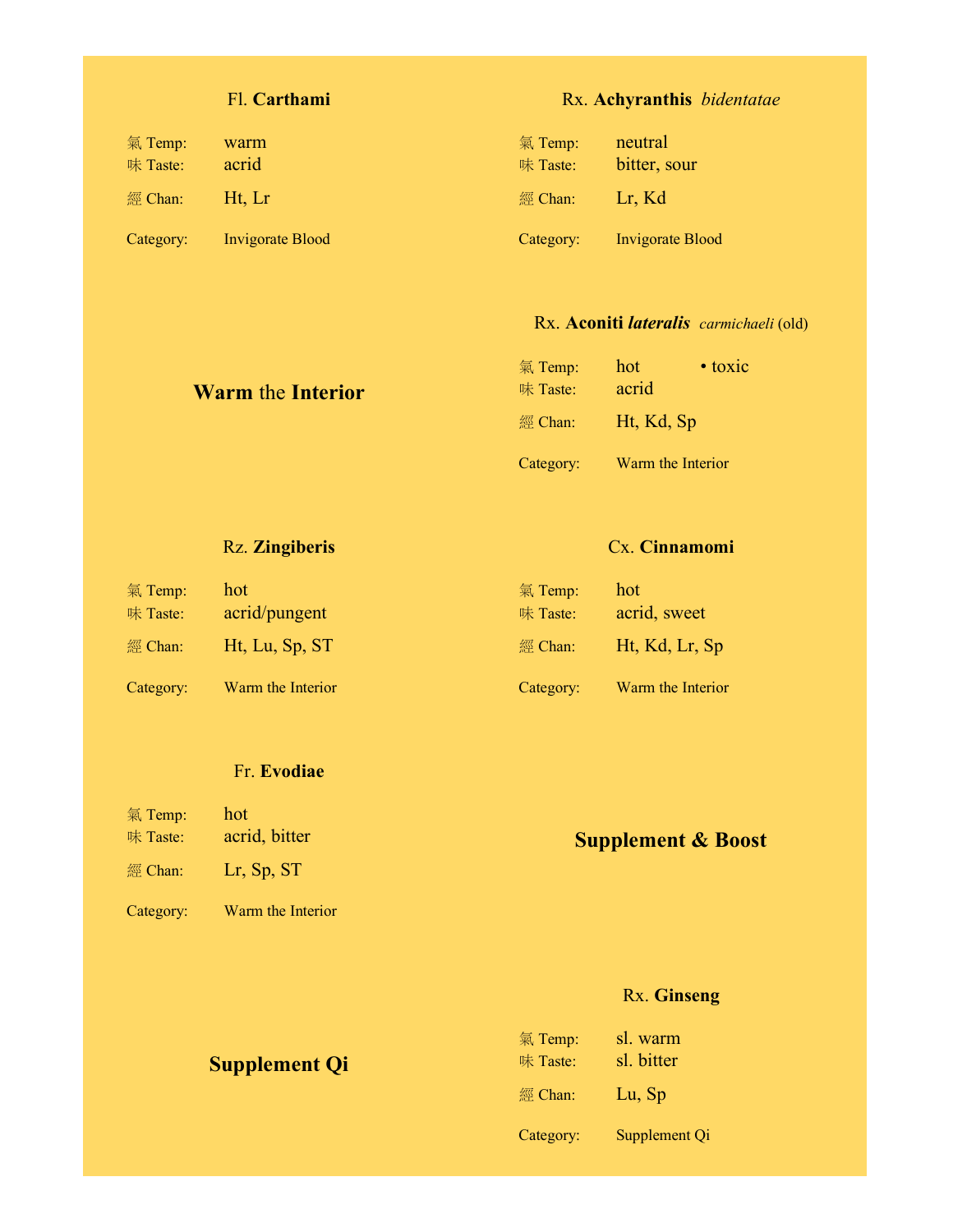### Rx. **Codonopsis**

| 氣 Temp:   | neutral       | 氣 Temp:   | sl. warm      |
|-----------|---------------|-----------|---------------|
| 味 Taste:  | sweet         | 味 Taste:  | sweet         |
| 經 Chan:   | Sp, Lu        | 經 Chan:   | Sp, Lu        |
| Category: | Supplement Qi | Category: | Supplement Qi |

#### Rz. **Dioscoreae** *opposita*

#### Rz. **Atractylodis** *macrocephalae*

Rx. **Glycyrrhizae**

Rx. **Astragali**

| 氣 Temp:<br>味 Taste: | neutral<br>sweet | $\frac{1}{2}$ Temp:<br>味 Taste: | warm<br>bitter, sweet |
|---------------------|------------------|---------------------------------|-----------------------|
| 經 Chan:             | Kd, Lu, Sp       | 經 Chan:                         | Sp. ST                |
| Category:           | Supplement Qi    | Category:                       | Supplement Qi         |

#### Fr. **Jujubae** (Zizyphus *jujube* old)

#### 氣 Temp: warm 味 Taste: sweet 經 Chan: Sp, ST Category: Supplement Qi 氣 Temp: neutral 味 Taste: sweet 經 Chan: Sp, ST, Lu, Ht Category: Supplement Qi

#### Rx. **Rehmanniae** *preparata*

| <b>Supplement Blood</b> | 氣 Temp:<br>味 Taste: | sl. warm<br>sweet       |
|-------------------------|---------------------|-------------------------|
|                         | 經 Chan:             | Lr, Kd                  |
|                         | Category:           | <b>Supplement Blood</b> |

#### Rx. **Polygoni** *multiflori*

#### Rx. **Angelicae** *sinensis*

| 氣 Temp:<br>味 Taste: | sl. warm<br>• astringent<br>sweet, bitter | 氣 Temp:<br>味 Taste: | warm<br>sweet, acrid    |
|---------------------|-------------------------------------------|---------------------|-------------------------|
| $\mathbb{R}$ Chan:  | Kd. Lr                                    | $\mathbb{Z}$ Chan:  | Ht, Lr, Sp              |
| Category:           | Supplement Blood                          | Category:           | <b>Supplement Blood</b> |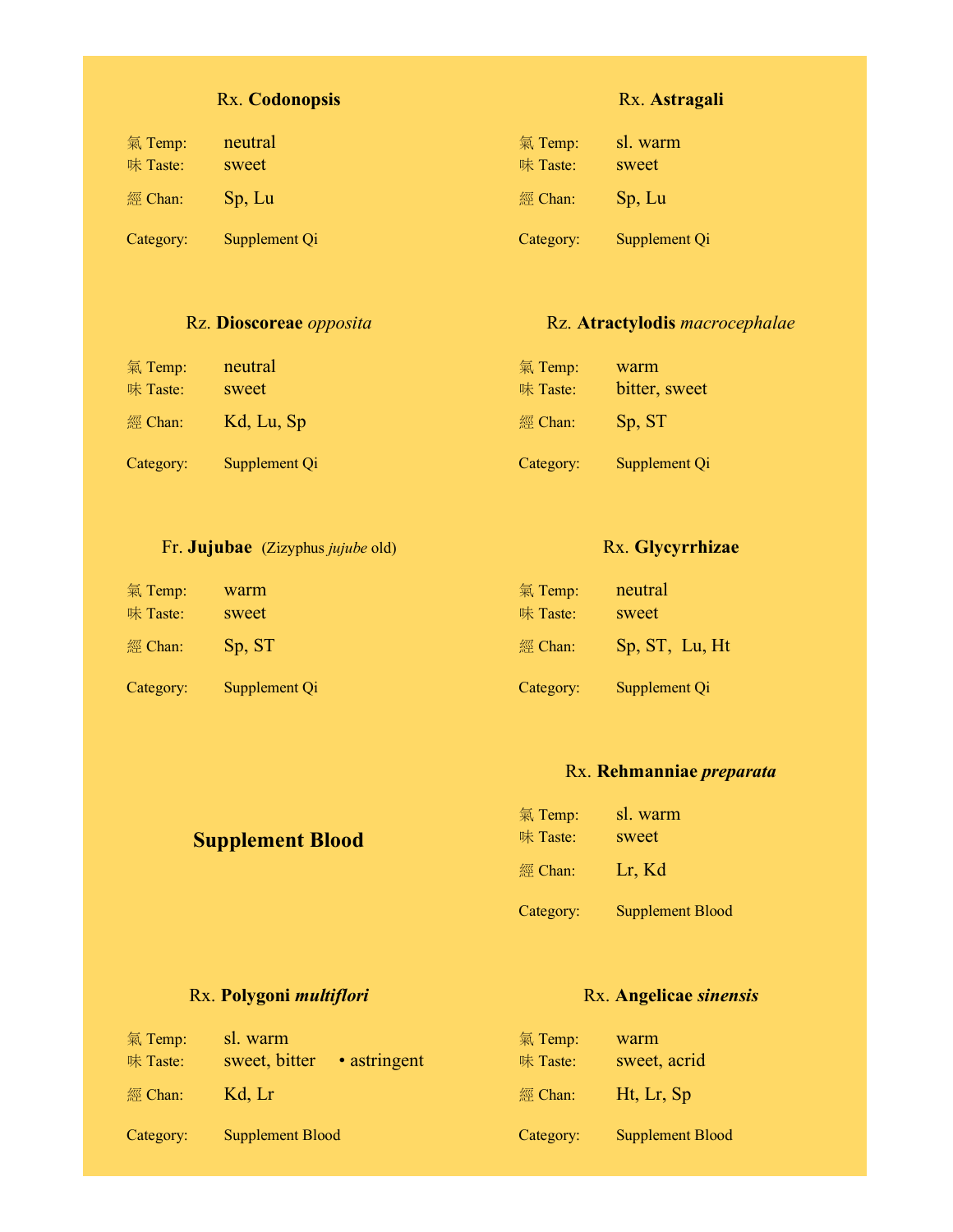## Rx. **Paeoniae** *alba*

## Fr. **Lycii**

| 氣 Temp:<br>味 Taste: | cool<br>bitter, sour | 氣 Temp:<br>味 Taste: | neutral<br>sweet              |
|---------------------|----------------------|---------------------|-------------------------------|
| 經 Chan:             | $Lr$ , Sp            | 經 Chan:             | Lr, Kd, Lu                    |
| Category:           | Supplement Blood     | Category:           | Supplement Blood / Tonify Yin |

#### Hb. **Cistanches**

| <b>Supplement Yang</b> | 氣 Temp:<br>味 Taste: | warm<br>sweet, salty   |
|------------------------|---------------------|------------------------|
|                        | $\mathbb{R}$ Chan:  | Kd, LI                 |
|                        | Category:           | <b>Supplement Yang</b> |

### Hb. **Epimedii**

### Rx. **Morindae** *officinalis*

Cx. **Eucommiae**

Sem. **Cuscutae**

| 氣 Temp:<br>味 Taste: | warm<br>acrid, sweet   | 氣 Temp:<br>味 Taste: | sl. warm<br>acrid, sweet |
|---------------------|------------------------|---------------------|--------------------------|
| 經 Chan:             | Kd. Lr                 | $\mathbb{Z}$ Chan:  | Kd                       |
| Category:           | <b>Supplement Yang</b> | Category:           | <b>Supplement Yang</b>   |

#### Fr. **Psoraleae**

| 味 Taste:  | bitter, acrid          | 味 Taste:           | sweet                  |
|-----------|------------------------|--------------------|------------------------|
| 經 Chan:   | Kd, Sp                 | $\mathbb{Z}$ Chan: | Kd, Lr                 |
| Category: | <b>Supplement Yang</b> | Category:          | <b>Supplement Yang</b> |

## Rx. **Dipsaci**

| 氣 Temp:<br>味 Taste: | sl. warm<br>bitter, sweet, acrid | 氣 Temp:<br>味 Taste: | neutral<br>acrid, sweet |
|---------------------|----------------------------------|---------------------|-------------------------|
| 經 Chan:             | Lr, Kd                           | 經 Chan:             | Lr, Kd                  |
| Category:           | <b>Supplement Yang</b>           | Category:           | <b>Supplement Yang</b>  |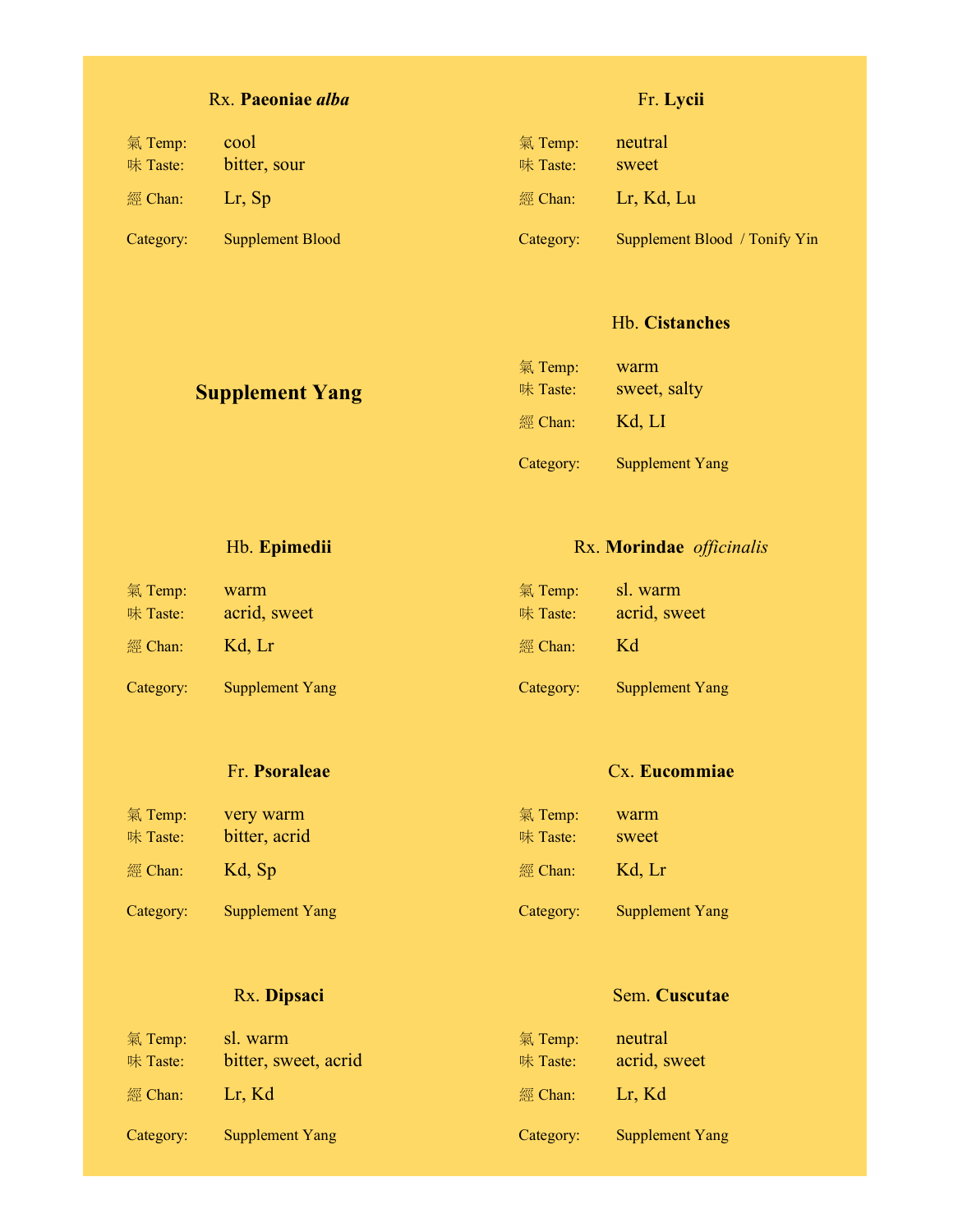#### Rx. **Glehniae**

Rx. **Asparagi**

氣 Temp: very cold 味 Taste: sweet, bitter

經 Chan: Lu, Kd

Category: Supplement Yin

Yin

| <b>Supplement Yin</b> | 氣 Temp:<br>味 Taste: | cool<br>sweet |
|-----------------------|---------------------|---------------|
|                       | $\mathbb{Z}$ Chan:  | Lu, ST        |
|                       | Category:           | Supplement    |

#### Rx. **Ophiopogonis**

氣 Temp: cool

味 Taste: sl. bitter 經 Chan: Sp, ST, Ht

Category: Supplement Yin

#### Bulbus **Lilii**

| 氣 Temp:<br>味 Taste: | cool<br>sweet  | <b>Secure &amp; Astringe</b> |
|---------------------|----------------|------------------------------|
| 經 Chan:             | Lu, Ht         |                              |
| Category:           | Supplement Yin |                              |

#### Fr. **Corni**

#### 氣 Temp: sl. warm 味 Taste: sour 經 Chan: Kd, Lr Category: Secure & Astringe 氣 Temp: warm 味 Taste: sour 經 Chan: Kd, Lu, Ht Category: Secure & Astringe

#### Fr. **Mume**

#### Sem. **Nelumbinis**

Fr. **Schisandrae**

| 氣 Temp:<br>味 Taste: | neutral<br>sour   | 氣 Temp:<br>味 Taste: | neutral<br>• astringent<br>sweet |
|---------------------|-------------------|---------------------|----------------------------------|
| 經 Chan:             | $Lr$ , Sp, Lu, LI | 經 Chan:             | Ht, Kd, Sp                       |
| Category:           | Secure & Astringe | Category:           | Secure & Astringe                |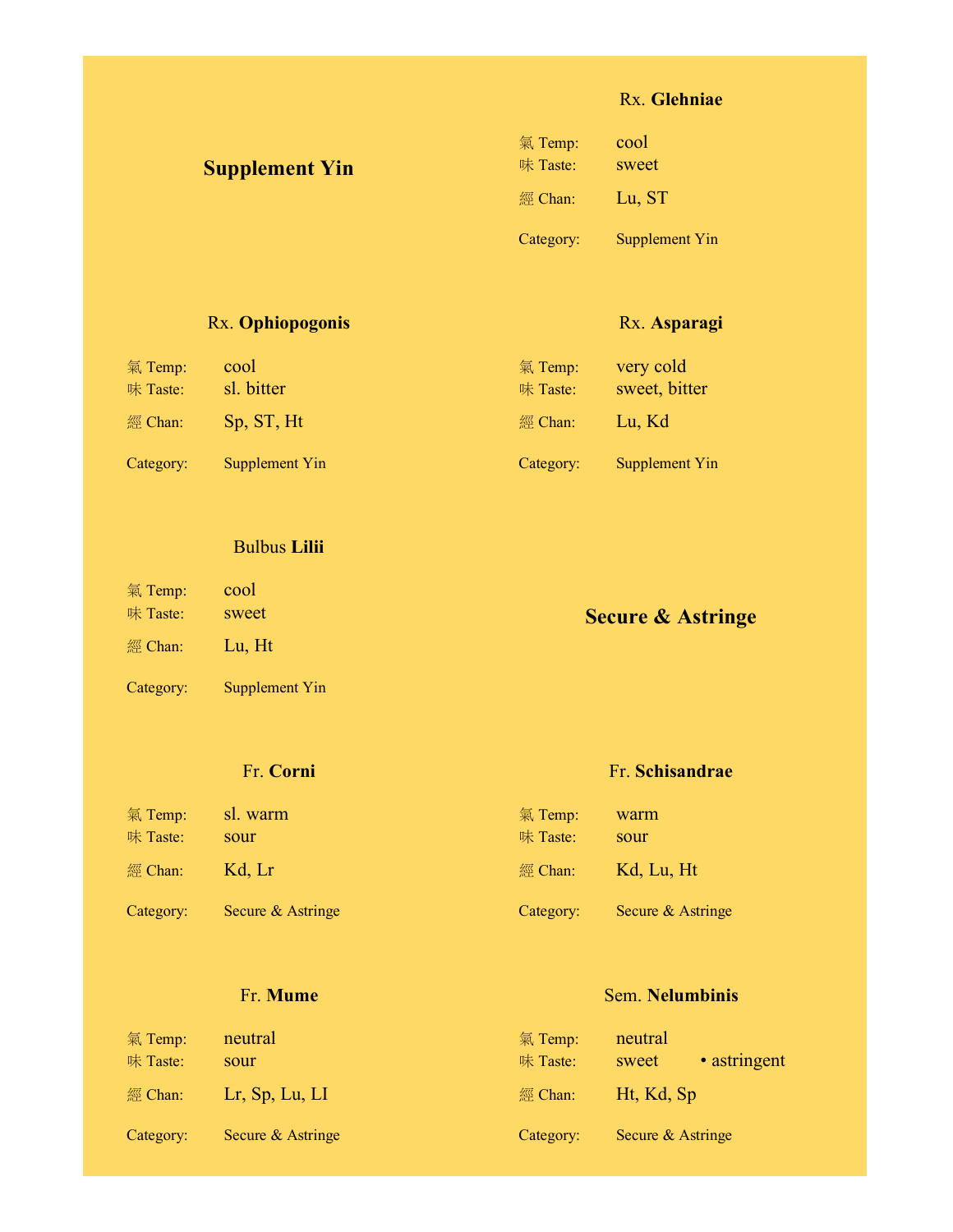## **Calm Spirit Heavy Settlers**

#### Fossilia Ossis **Mastodi** (Os Draconis old)

| 氣 Temp:   | cool                  |              |  |
|-----------|-----------------------|--------------|--|
| 味 Taste:  | sweet                 | • astringent |  |
| 經 Chan:   | Ht, Lr                |              |  |
| Category: | <b>Heavy Settlers</b> |              |  |

#### Concha **Ostrea**

| 氣 Temp:   | cool                  |                             |
|-----------|-----------------------|-----------------------------|
| 味 Taste:  | salty                 | • astringent                |
| 經 Chan:   | Lr, Kd                |                             |
| Category: | <b>Heavy Settlers</b> | Calm Liver, Extinguish Wind |

#### Sem. **Zizyphi** *spinosae*

氣 Temp: neutral

| <b>Nourish Heart</b> | $\pi$ iverily.<br>味 Taste: | nouuu<br>sweet |
|----------------------|----------------------------|----------------|
|                      | 經 Chan:                    | Ht, Lr         |
|                      | Category:                  | Nourish Heart  |

#### Rx. **Polygalae**

- 氣 Temp: sl. warm 味 Taste: acrid, bitter
- 
- 經 Chan: Lu, Ht
- Category: Nourish Heart

#### **Borneolum**

## 氣 Temp: cool 味 Taste: acrid, bitter 經 Chan: Ht, Sp, Lu Category: Open Orifices

## **Open Portals/Orifices**

#### Rz. **Acori**

| 氣 Temp:   | warm                 |
|-----------|----------------------|
| 味 Taste:  | acrid                |
| 經 Chan:   | Ht, ST               |
| Category: | <b>Open Orifices</b> |